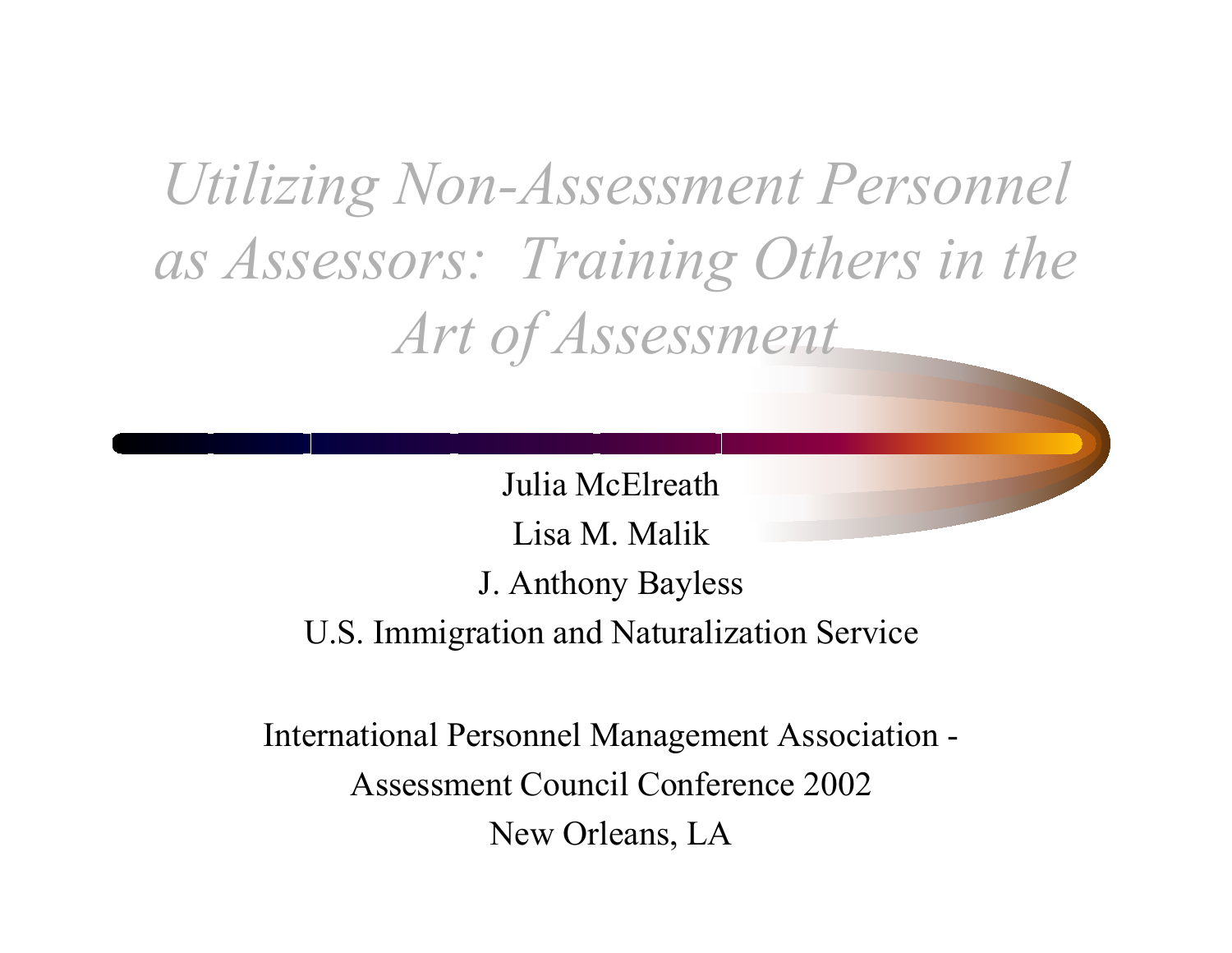#### *Assessment v. Administration*

The role of assessor includes administration of the selection system:

- Obtaining test materials
- Conducting the assessment
- Evaluating the applicant's performance on the assessment
- Communicating results to the applicant
- Ensuring security of all test materials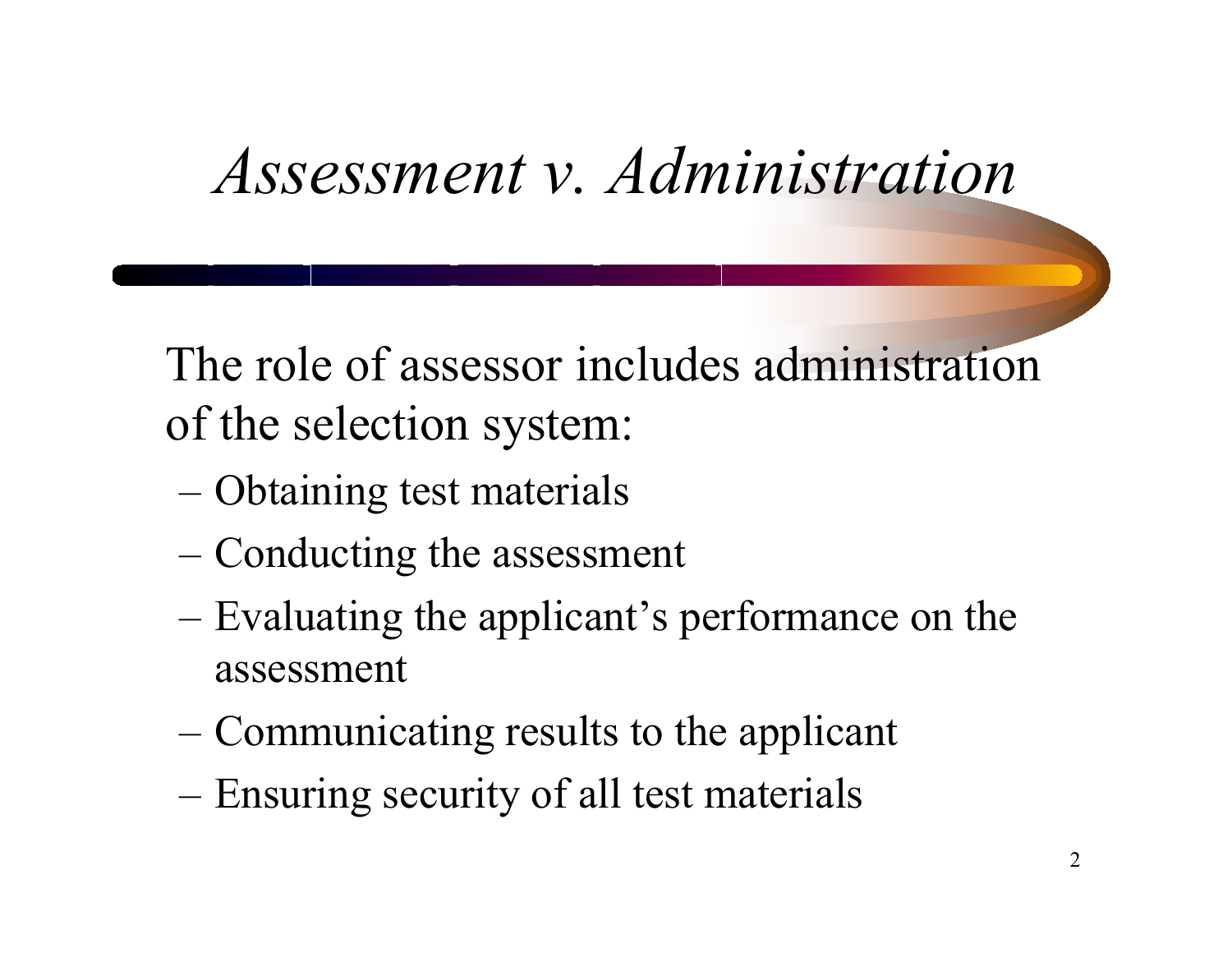#### *Why Train Non-Assessment Personnel?*

- •• Limited number of assessment personnel available for multiple assessment programs
- •Create self-sufficiency within programs
- •• Add to the 'face validity' of selection systems
- •• Applicants meet their future colleagues and supervisors
- Assessors become advocates for the selection systems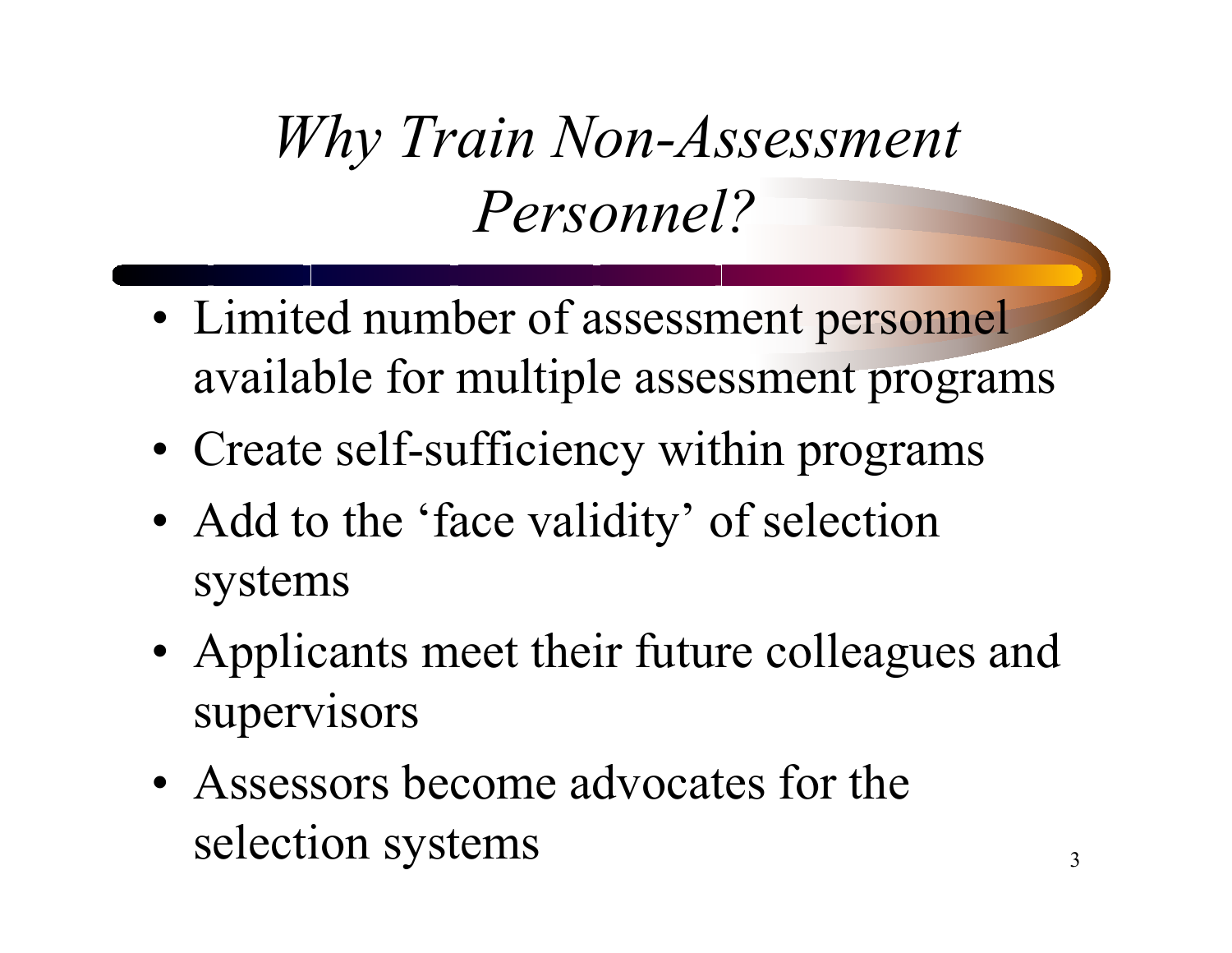

Assessors should have:

- •• Intimate familiarity with the job
- •• Ability to perform and/or supervise the target job at a superior level
- Excellent communication skills
- Time and motivation to serve as assessors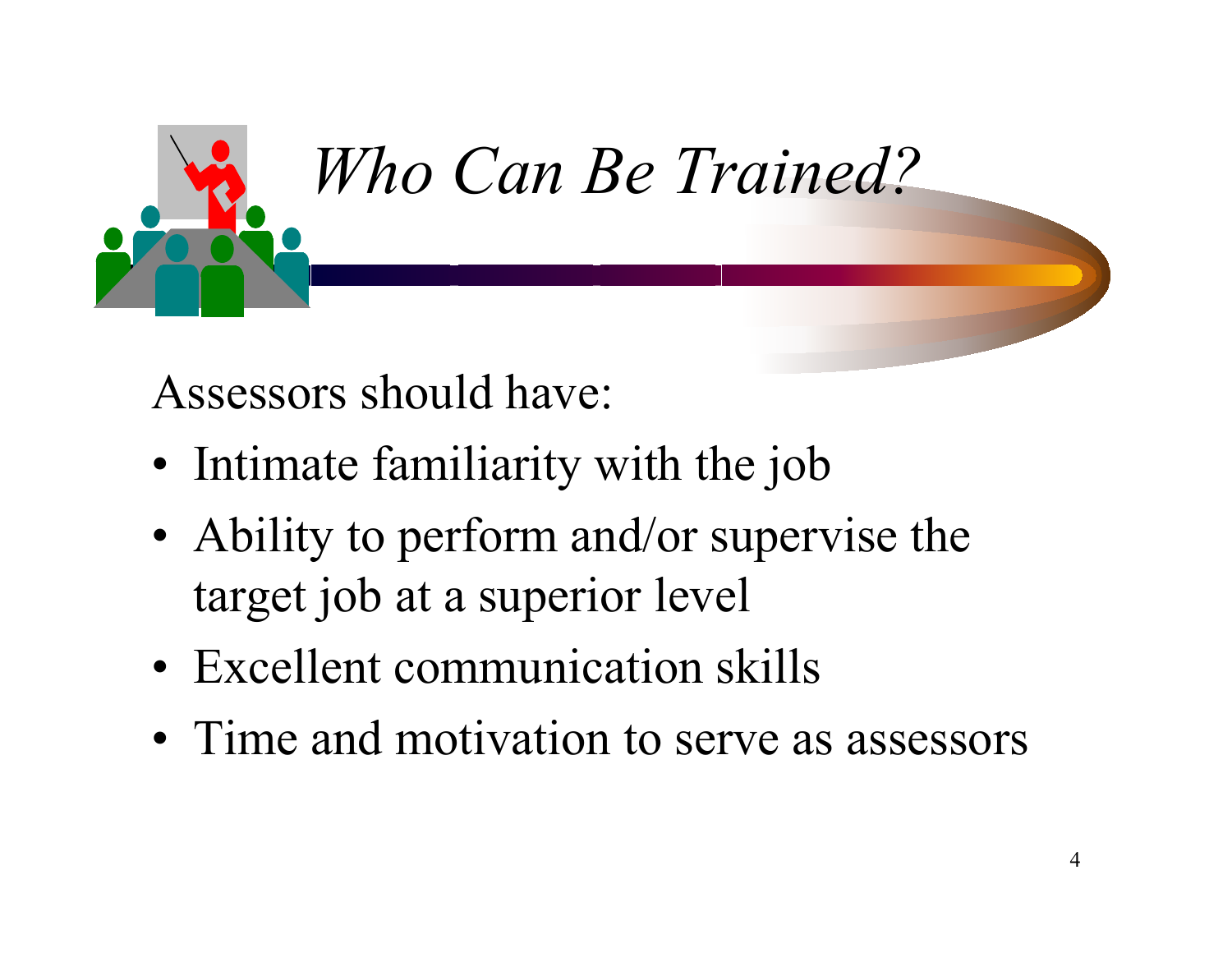### *Who Trains Assessors?*

- Ideally, those who designed the selection system should deliver the training to assessors and/or trainers
- Selection system developers are familiar with:
	- t h e j o b
	- the development process
	- all aspects of the selection system
	- details of assessment (e.g., rating errors, test security, fairness)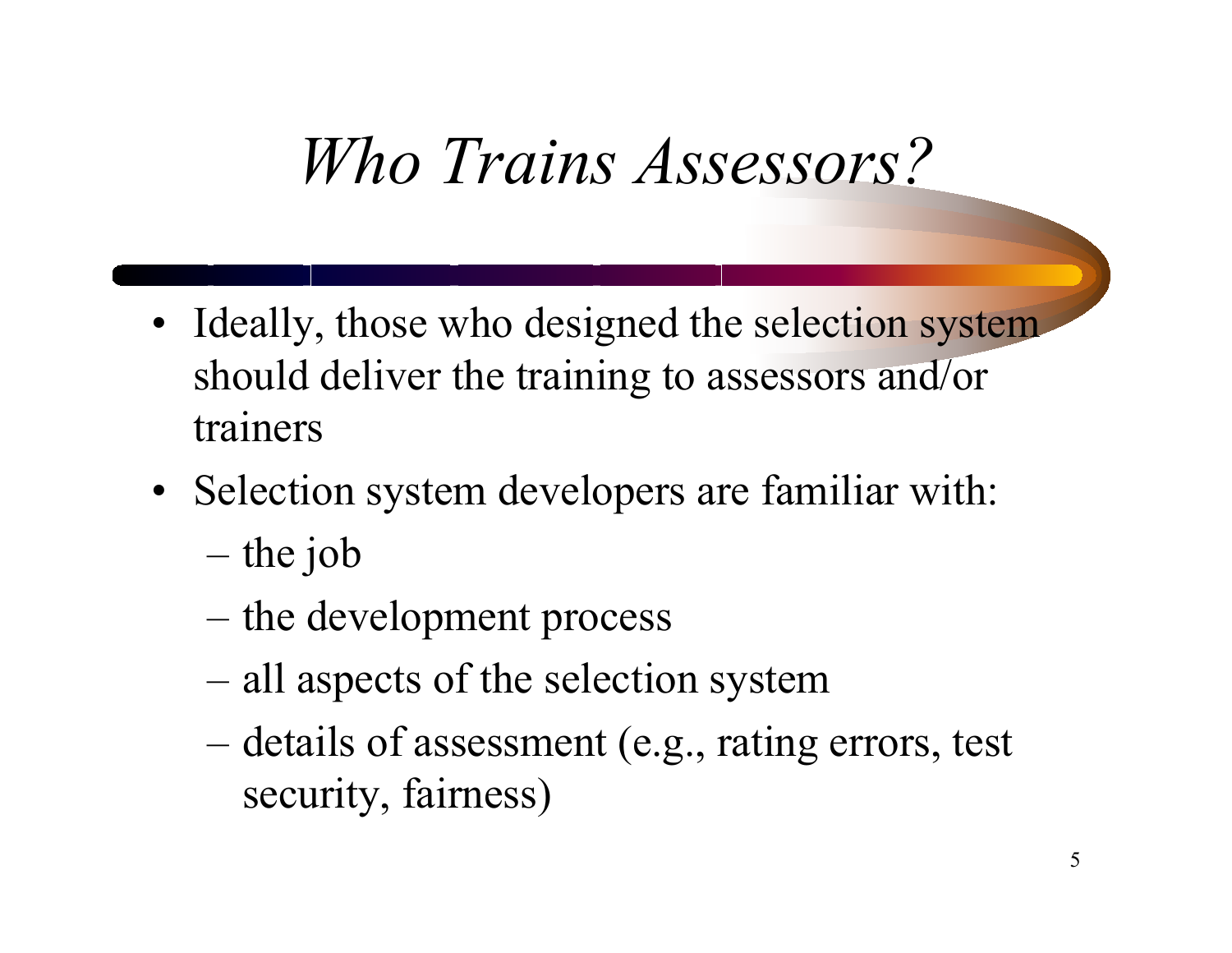## *What Kinds of Assessments?*

Several kinds of tests lend themselves to having trained, non-assessment personnel serve as assessors:

- –Assessment Centers
- –Structured Interviews
- Physical Abilities
- Work Samples/Simulations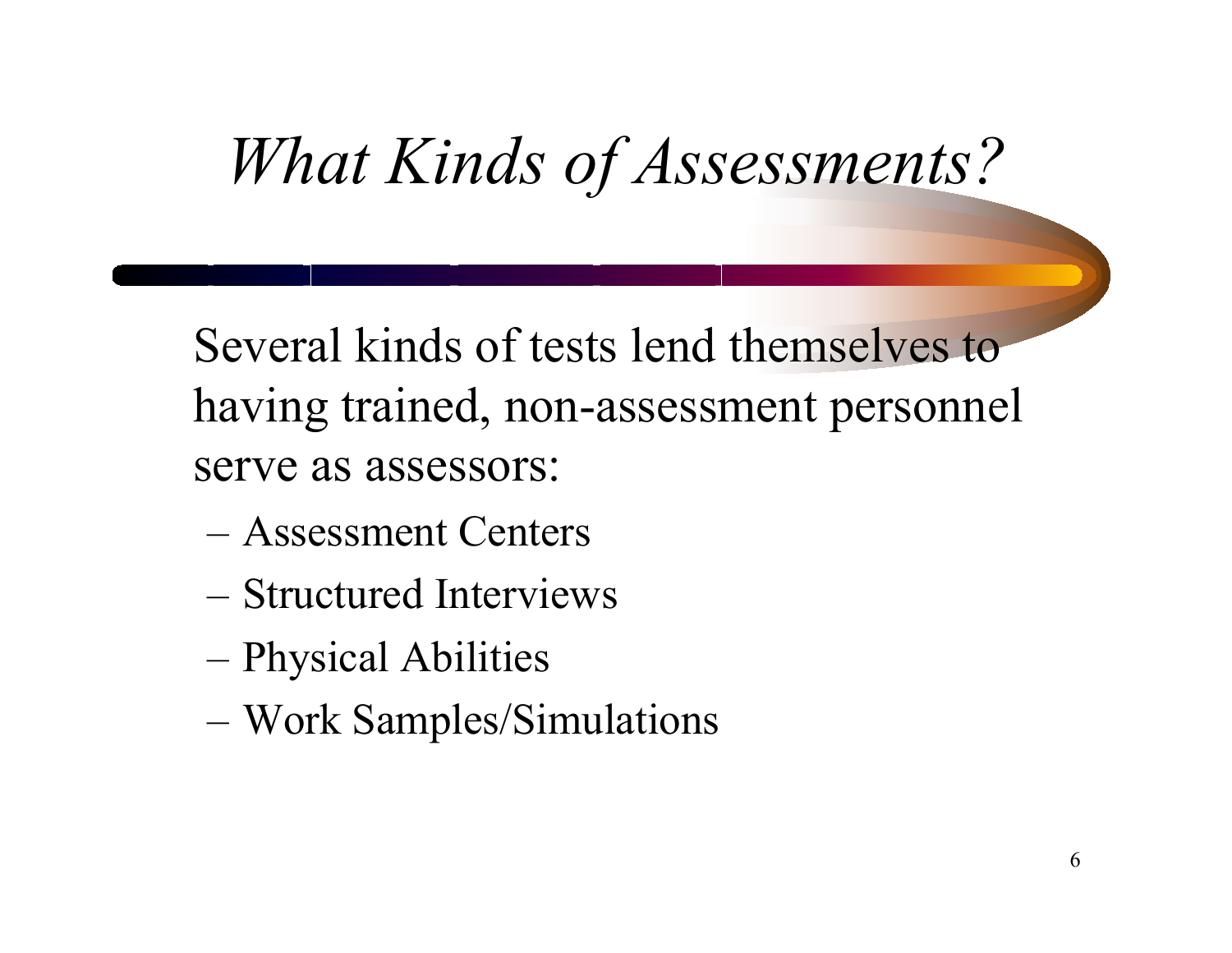## *Examples from Our Work*

- Structured Interview for a law enforcement occupation responsible for inspecting those entering the U.S.
- Work Simulation for a customer service occupation responsible for answering immigration-related questions from the general public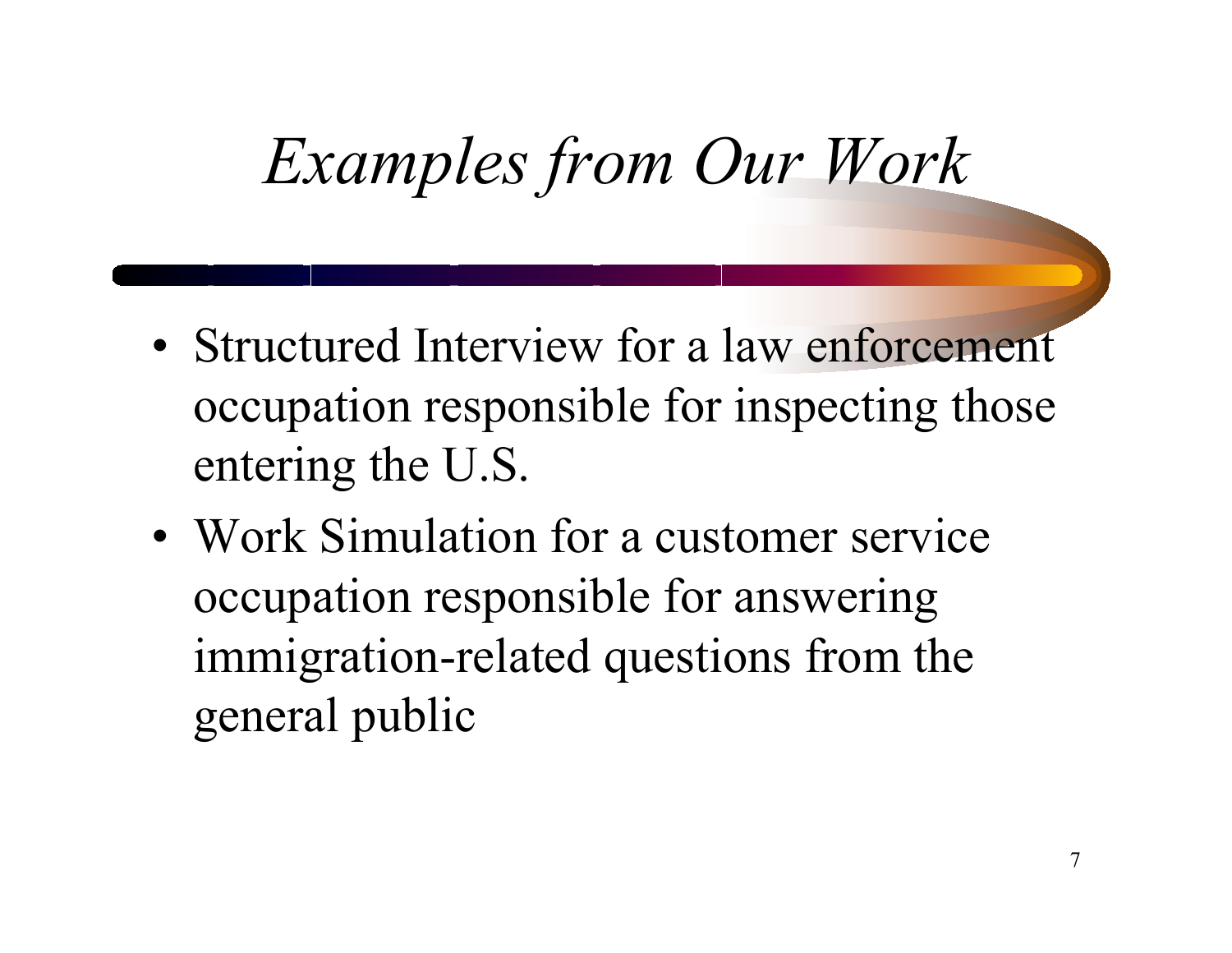#### *The Assessments*

- Structured Interview:
	- applicants respond to three situational questions; interviewers choose from a bank of structured questions
	- applicants are evaluated on four competencies
	- interview is scored pass/fail
- Customer Service Work Simulation:
	- applicants review a set of reference materials, then respond to a series of 'customer' phone calls
	- applicants are evaluated on behavior checklists for the phone calls and on overall competency rating scales
	- work simulation is scored pass/fail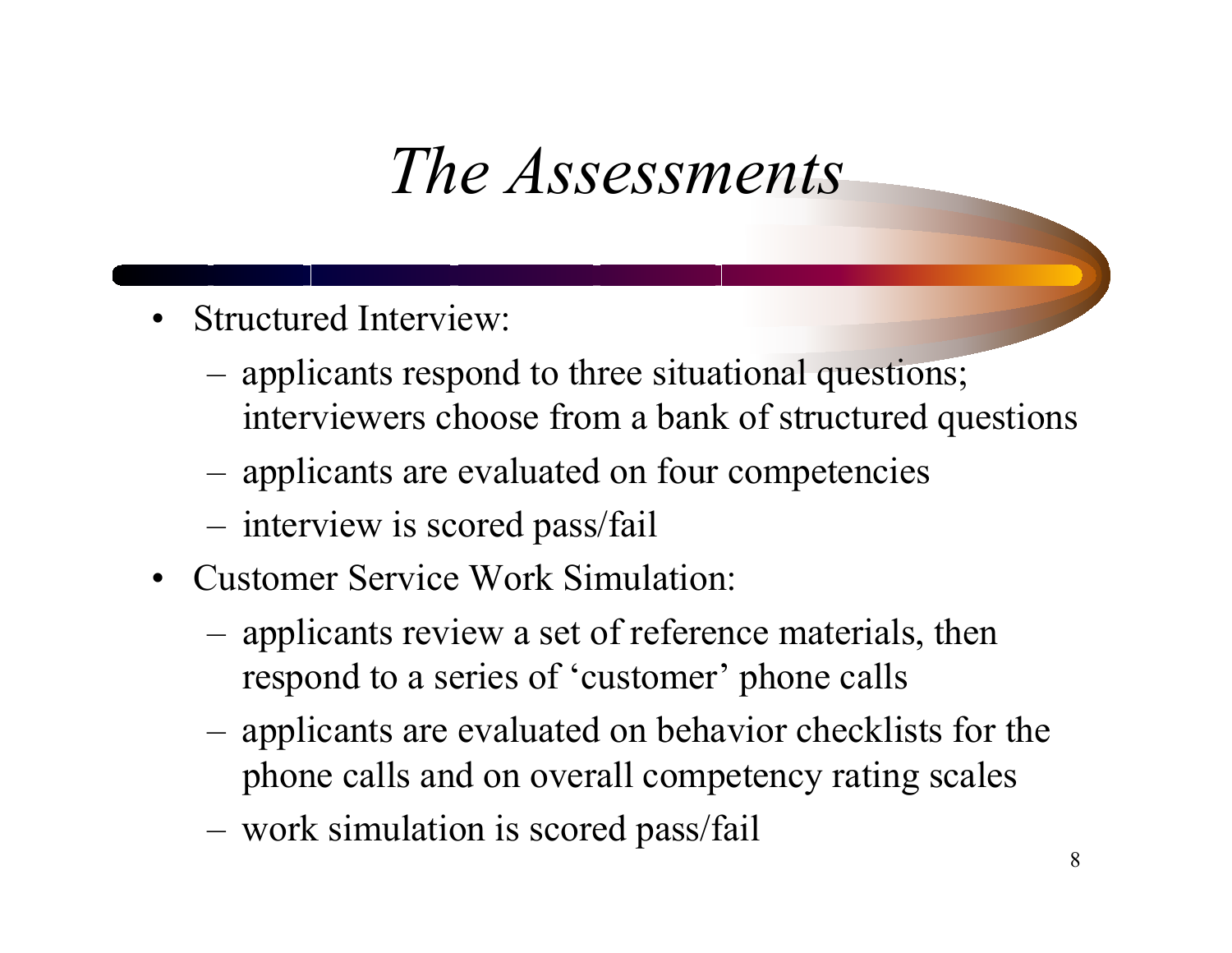# *Characteristics of the Selection Systems*

- •Assessments:
	- Part of multiple hurdle systems
	- –Structured
	- Competency-based
	- –Interaction with and evaluation of the applicant
	- Panel of assessors (2 or 3) and consensus ratings
	- –Materials not maintained by assessors
- Training for Assessors:
	- Two-day training sessions by test developers
	- Role plays during training
	- –Resources for assessors after training
	- Same key elements emphasized in training sessions for both systems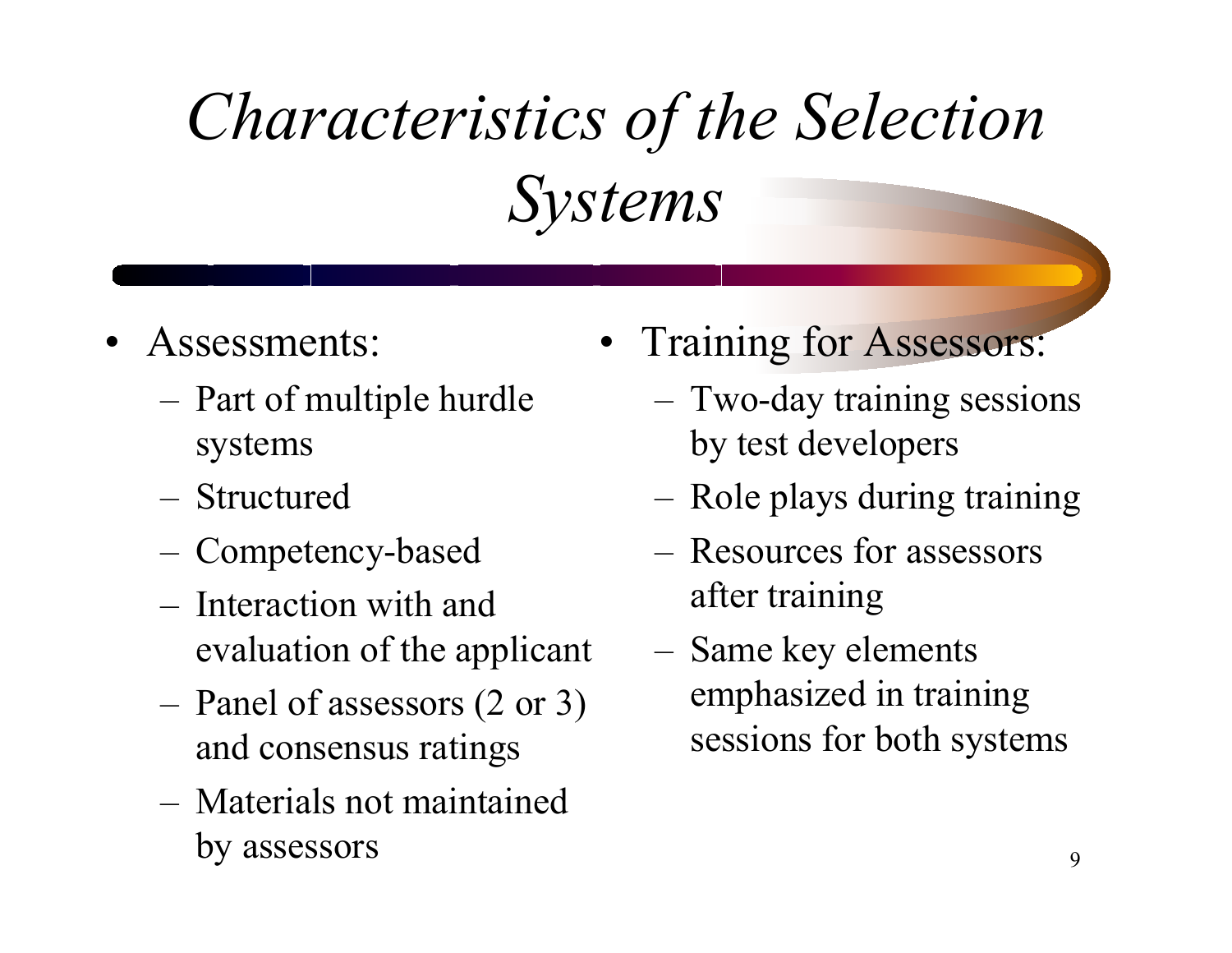### *Key Elements in Training*

- TEST SECURITY
- •Documentation
- •Fairness and standardization
- Development and structure of the assessments
- The role of the assessor in the selection process
- Details of the assessment process
- Evaluation of and feedback to applicants
- Language of training: NOT statistics, jargon, I/O-ese
- Feedback from trainees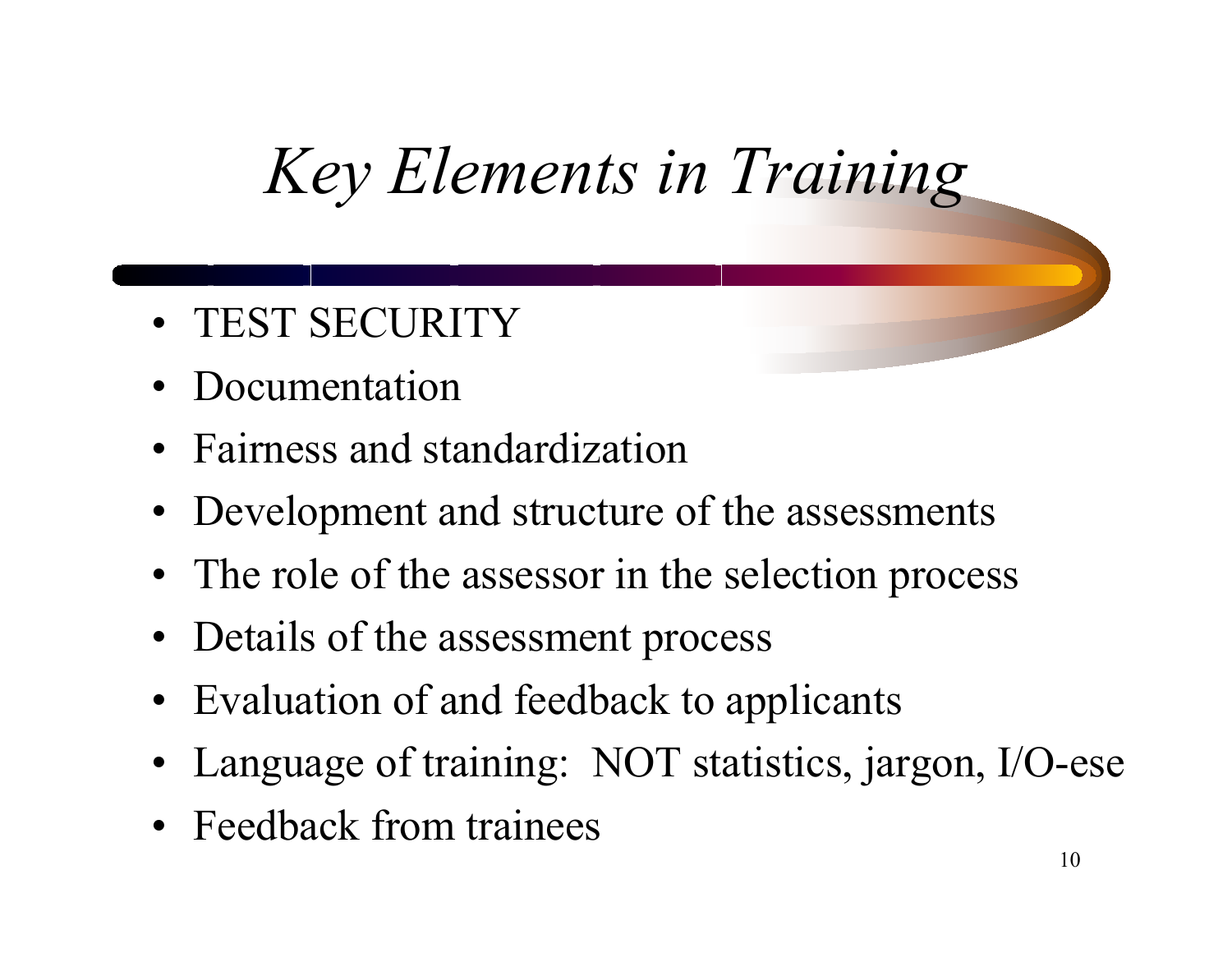## *Effectiveness of Training*

| <b>Session</b>                              | Number<br>of<br><b>Sessions</b> | N  | Average<br><b>Effectiveness</b><br>Rating |
|---------------------------------------------|---------------------------------|----|-------------------------------------------|
| Interviewer Training                        |                                 | 72 | 4.65                                      |
| Train-the-Trainer                           |                                 | 57 | 4.70                                      |
| Work Simulation<br><b>Assessor Training</b> |                                 | 11 | 4.82                                      |

- •Ratings on exercises conducting during training all rated, on average, over 4.2 on a 5-point scale
- •Participants indicated that training was appropriate length of time (average ratings 3.01, 3.12, and 3.18, respectively, with 3=length of training just about right)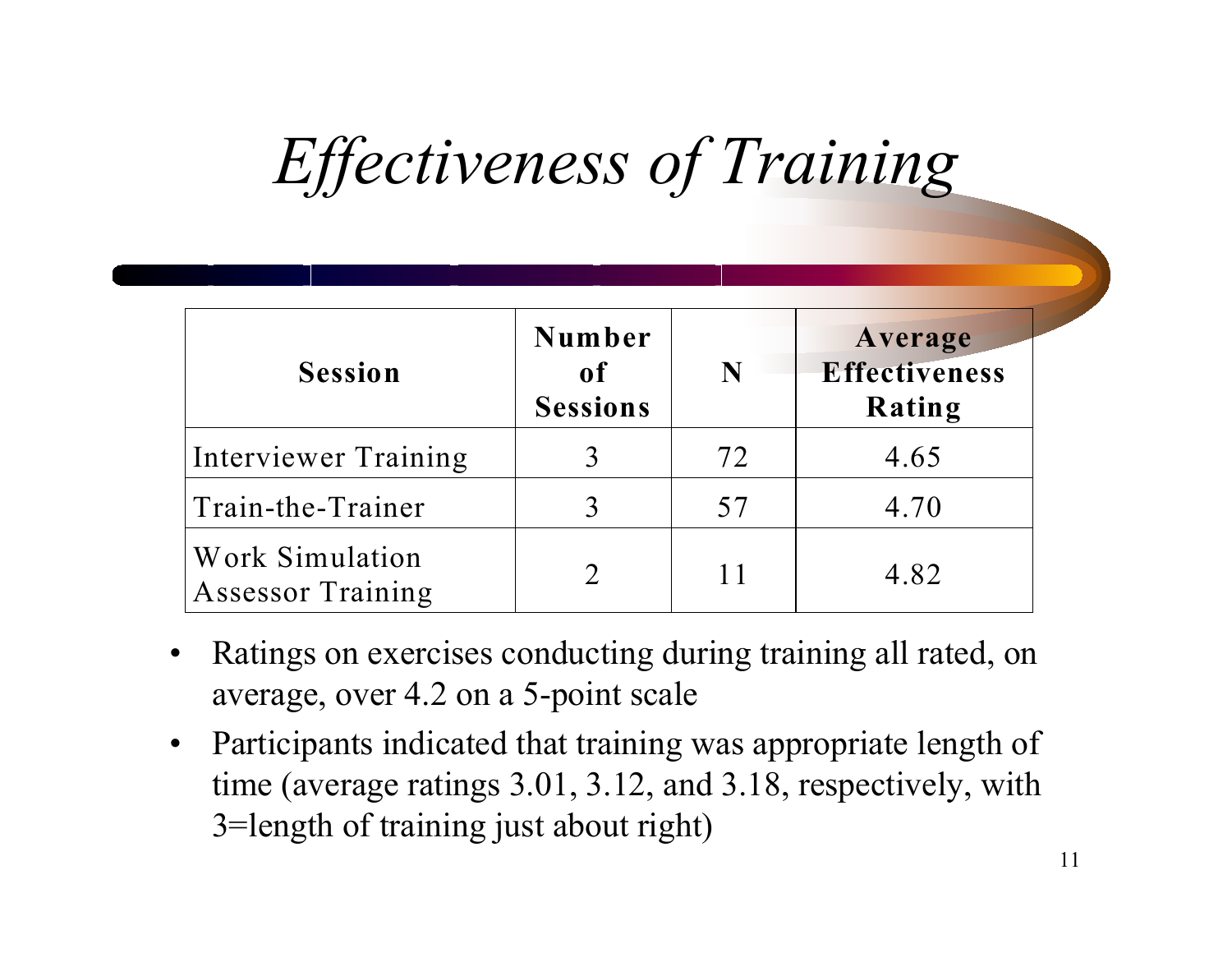## *Effectiveness of Assessors*

- Customer Service work simulation is just now being implemented; no data to report yet
	- pilot test with 'live' applicants
	- strong advocates among assessors
- Structured Interview
	- Pass Rate = 91% as expected
	- n = 1,490 (from March 1, 2002 to June 1, 2002)
	- No complaints from interviewers or applicants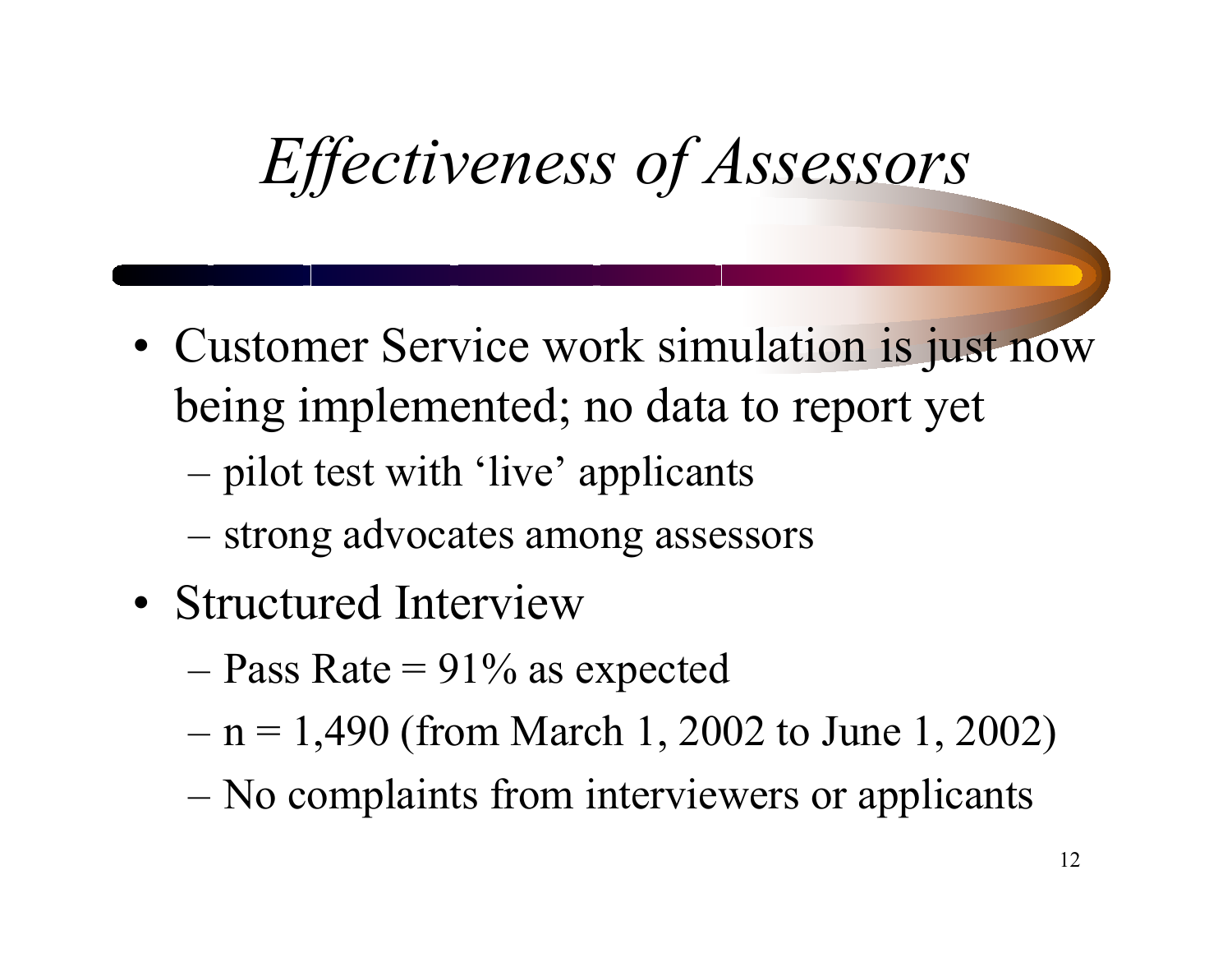## *Effectiveness of Assessors Cont'd*

- •• Follow-up survey with interviewers:
	- n=127; 29.5% response rate
	- 78.6% of respondents trained via the train-the-trainer model
	- –- 31.5% have not conducted the interview since being trained
	- 54.8% have conducted less than 10 interviews
	- 8.0% have conducted 11-20 interviews
	- 5.6% have conducted more than 20 interviews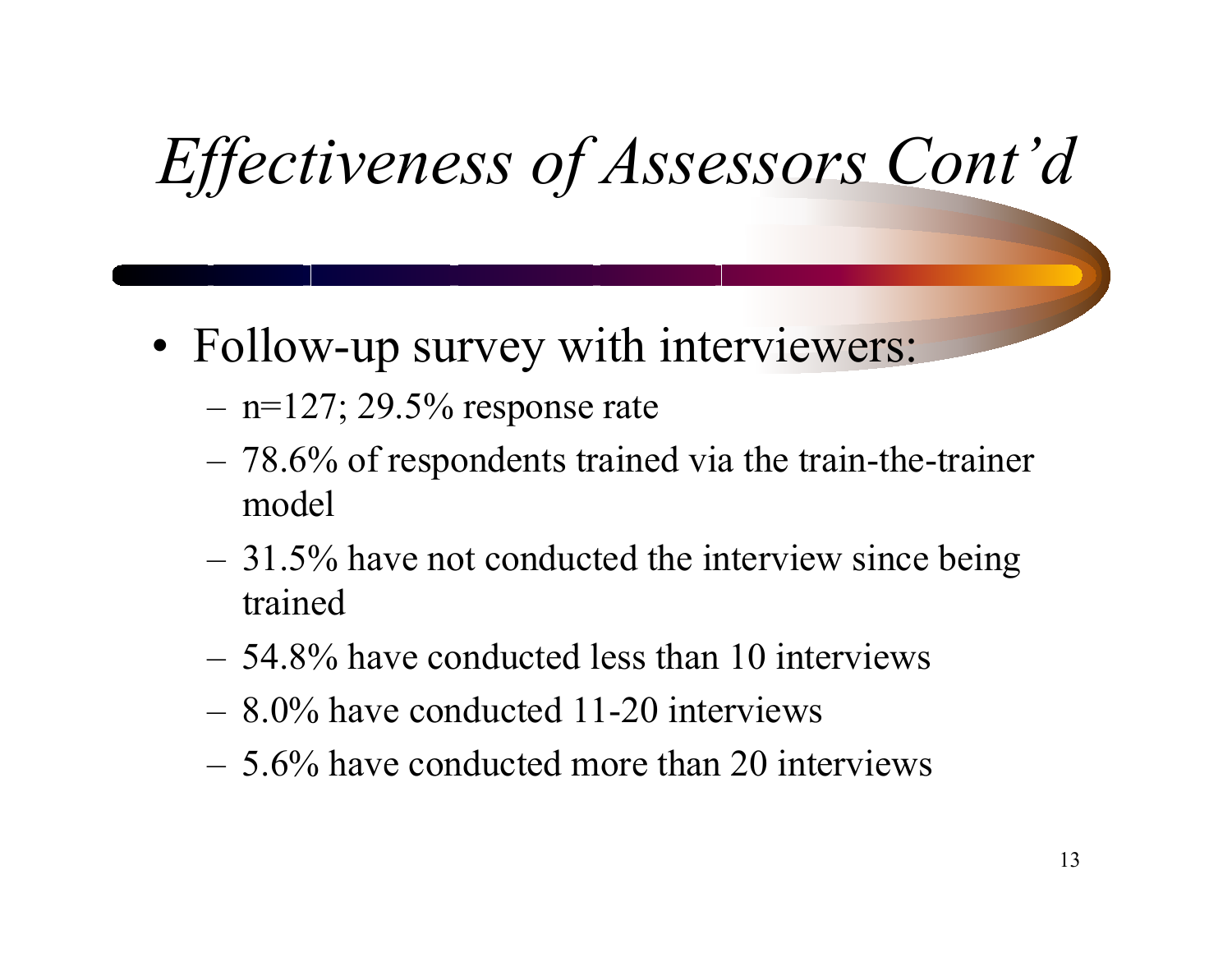# *Effectiveness of Assessors Cont'd*

Of those reporting that they've conducted the interview:

- –83.9% reported their expectations have been met with regard to identifying highly qualified candidates for the position (rating of 3 or above on 5-point scale)
- $-A$ verage rating of expectations being met  $= 3.56$ (5-point scale)
- –Average rating of training preparing the individual to conduct the interview = 4.37 (5-point scale; 1=not at all, 5=very much so)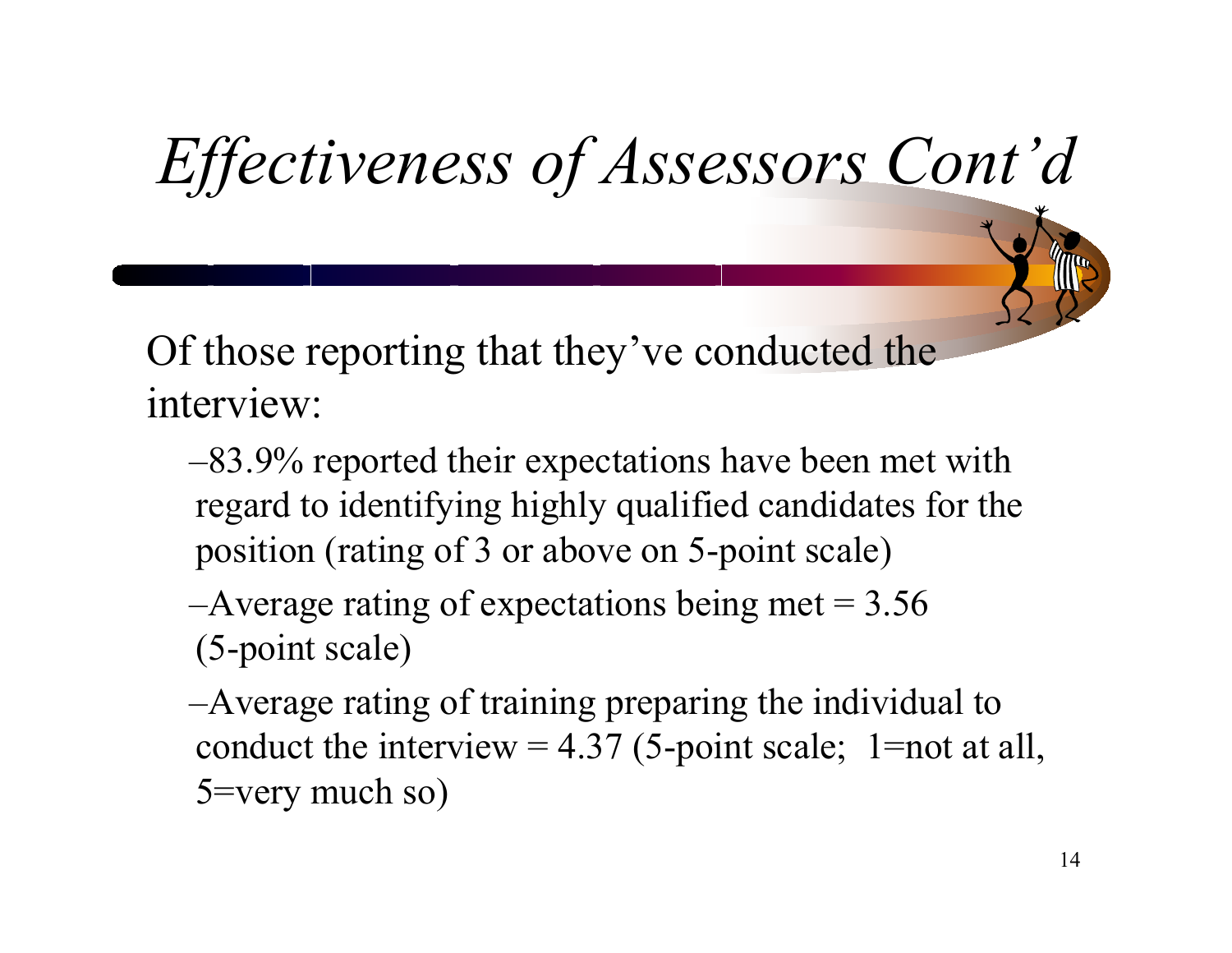

#### *Lessons Learned*

- Role plays are key to knowing (as the trainer and test developer) whether or not your assessors 'got it'
	- Increase comprehension of the training materials and confidence level of interviewers
	- Raise issues and questions that may not have arisen otherwise
- Cannot over-emphasize the importance of test security and documentation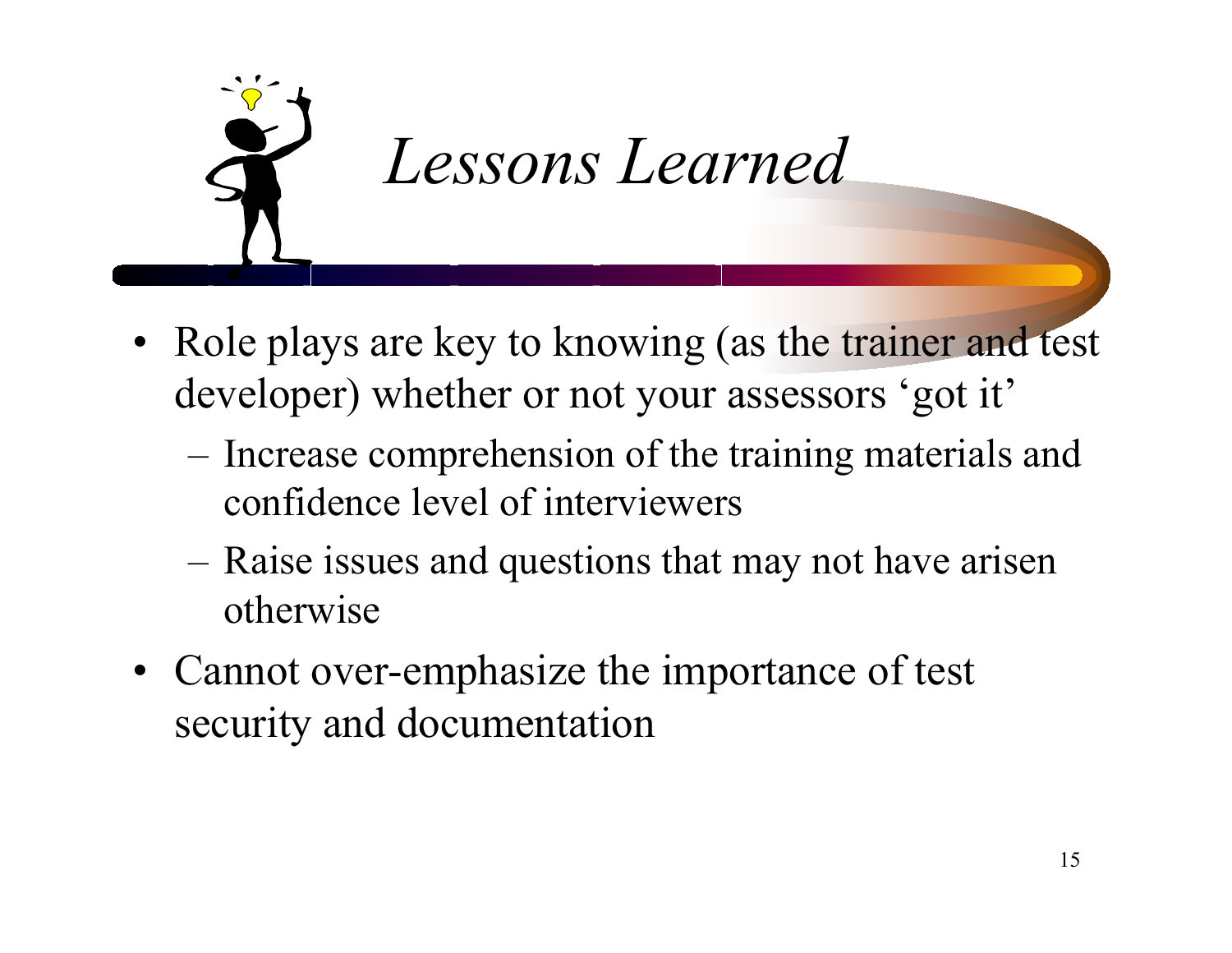#### *Lessons Learned Cont'd*

- Availability of resources is crucial to the comfort level of the assessors
	- –access to the test developers after training
	- training manuals
	- –contact information for other assessors
	- –contact information for other entities associated with the selection process
- Quality control of assessment process need to follow up with assessors and ensure the assessment process is running as trained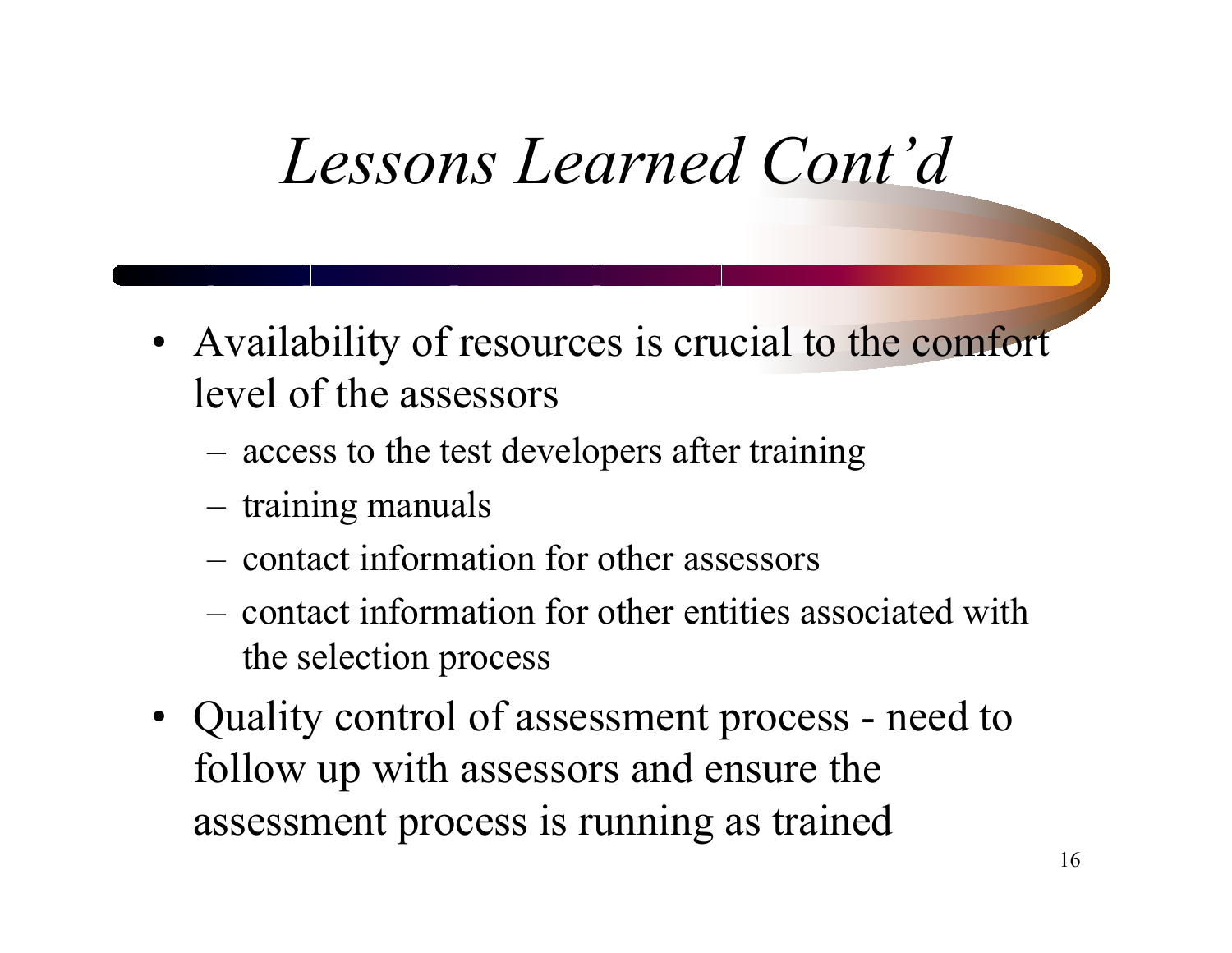#### *What's Next?*

- •• Follow-up with work simulation assessors once it is implemented and data are available
	- gather feedback from assessors
	- make revisions to operating procedures as needed